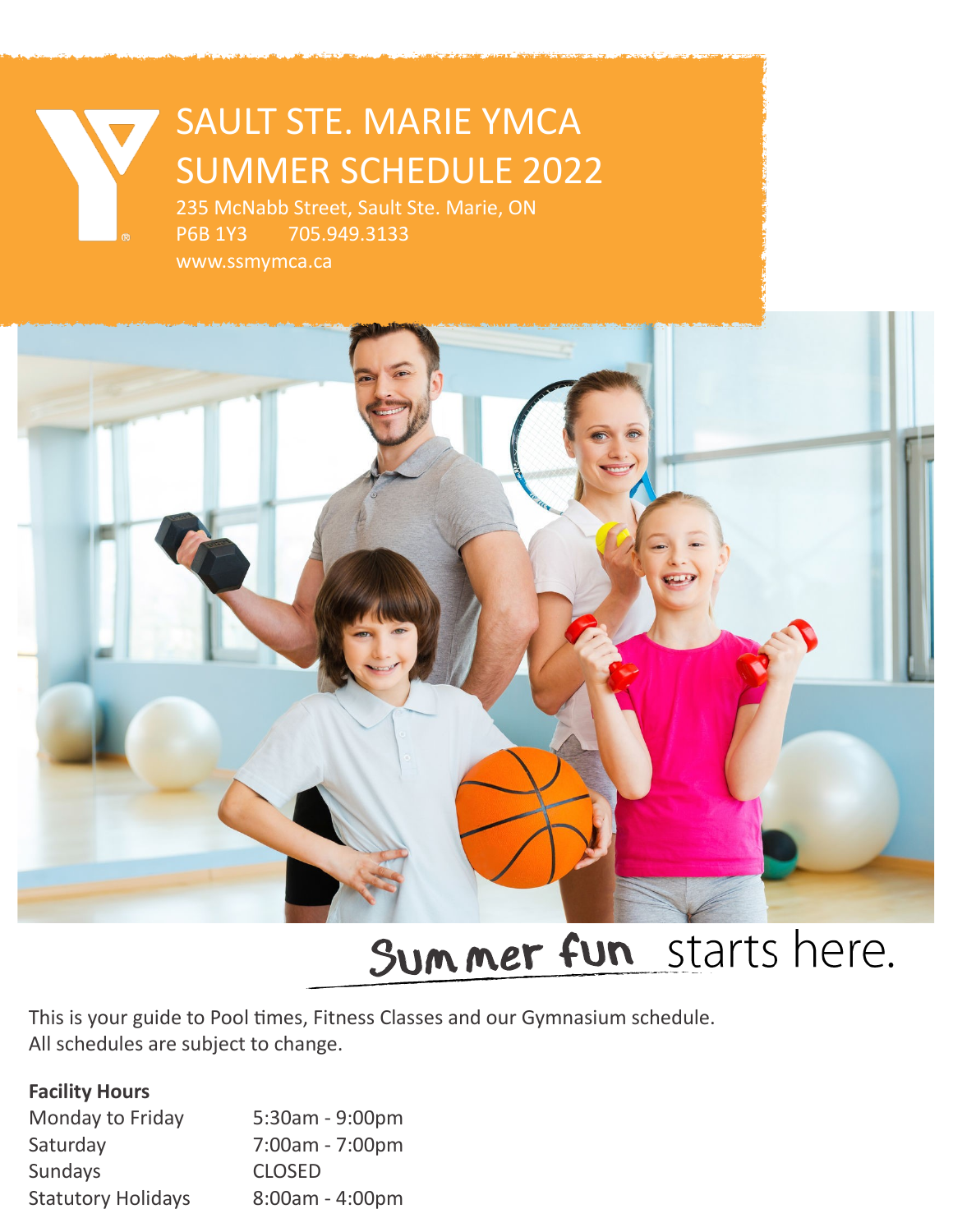

#### **Sault Ste. Marie YMCA**

Pool Summer Schedule 2022 June 18 - September 9, 2022

#### **Main Pool** Programs and Schedules are subject to posted changes

| Monday                        | Tuesday                       | Wednesday                     | Thursday                      | Friday                        | Saturday                                |
|-------------------------------|-------------------------------|-------------------------------|-------------------------------|-------------------------------|-----------------------------------------|
| Endurance                     | <b>Fndurance</b>              | Endurance                     | <b>Fndurance</b>              | Endurance                     |                                         |
| $6:00 - 8:45am$               | $6:00 - 8:45am$               | $6:00 - 8:45am$               | $6:00 - 8:45am$               | $6:00 - 8:45am$               |                                         |
| Aquafit                       | Aquafit                       | Aquafit                       | Aquafit                       | Aquafit                       |                                         |
| $9:00 - 9:45am$               | $9:00 - 9:45am$               | $9:00 - 9:45am$               | $9:00 - 9:45am$               | $9:00 - 9:45am$               |                                         |
| Day Camps                     | Day Camps                     | Day Camps                     | Day Camps                     | Day Camps                     | <b>UNAVAILABLE</b>                      |
| $10:00 - 11:00am$             | $10:00 - 11:00am$             | $10:00 - 11:00am$             | $10:00 - 11:00am$             | $10:00 - 11:00am$             |                                         |
| OPEN SWIM/                    | OPEN SWIM/                    | <b>OPEN SWIM/</b>             | OPEN SWIM/                    | <b>OPEN SWIM/</b>             |                                         |
| 2 Lanes                       | 2 Lanes                       | 2 Lanes                       | 2 Lanes                       | 2 Lanes                       |                                         |
| 11:00am - 1:00pm              | 11:00am - 1:00pm              | 11:00am - 1:00pm              | $11:00am - 1:00pm$            | $11:00am - 1:00pm$            |                                         |
| Day Camps<br>$1:00 - 3:30$ pm | Day Camps<br>$1:00 - 3:30$ pm | Day Camps<br>$1:00 - 3:30$ pm | Day Camps<br>$1:00 - 3:30$ pm | Day Camps<br>$1:00 - 3:30$ pm | OPEN SWIM/<br>2 Lanes<br>12:00 - 6:00pm |
| <b>OPEN SWIM/</b>             | <b>OPEN SWIM/</b>             | OPEN SWIM/                    | <b>OPEN SWIM/</b>             | <b>OPEN SWIM/</b>             |                                         |
| 2 Lanes                       | 2 Lanes                       | 2 Lanes                       | 2 Lanes                       | 2 Lanes                       |                                         |
| $3:30 - 8:15 \text{pm}$       | $3:30 - 8:30$ pm              | $3:30 - 8:30$ pm              | $3:30 - 8:30$ pm              | $3:30 - 8:30$ pm              |                                         |

## Leisure Pool

| Monday                                 | Tuesday                              | Wednesday                            | Thursday                             | Friday                               | Saturday                           |
|----------------------------------------|--------------------------------------|--------------------------------------|--------------------------------------|--------------------------------------|------------------------------------|
| <b>OPEN SWIM</b><br>$6:00 - 8:45am$    | <b>OPEN SWIM</b><br>$6:00 - 8:45am$  | <b>OPEN SWIM</b><br>$6:00 - 8:45am$  | <b>OPEN SWIM</b><br>$6:00 - 8:45am$  | <b>OPEN SWIM</b><br>$6:00 - 8:45am$  | <b>UNAVAILABLE</b>                 |
| <b>UNAVAILABLE</b>                     | <b>UNAVAILABLE</b>                   | <b>UNAVAILABLE</b>                   | <b>UNAVAILABLE</b>                   | <b>UNAVAILABLE</b>                   |                                    |
| Day Camps<br>$10:00 - 11:00am$         | Day Camps<br>$10:00 - 11:00am$       | Day Camps<br>$10:00 - 11:00am$       | Day Camps<br>$10:00 - 11:00am$       | Day Camps<br>$10:00 - 11:00am$       |                                    |
| <b>Aqua ROM</b><br>$11:15am - 12:00pm$ | <b>OPEN SWIM</b><br>11:00am - 1:00pm | Aqua ROM<br>11:15am - 12:00pm        | <b>OPEN SWIM</b><br>11:00am - 1:00pm | <b>Aqua ROM</b><br>11:15am - 12:00pm | <b>OPEN SWIM</b><br>12:00 - 6:00pm |
| <b>OPEN SWIM</b><br>12:00 - 1:00pm     |                                      | <b>OPEN SWIM</b><br>12:00 - 1:00pm   |                                      | <b>OPEN SWIM</b><br>12:00 - 1:00pm   |                                    |
| Day Camps<br>$1:00 - 3:30$ pm          | Day Camps<br>$1:00 - 3:30$ pm        | Day Camps<br>$1:00 - 3:30$ pm        | Day Camps<br>$1:00 - 3:30$ pm        | Day Camps<br>$1:00 - 3:30$ pm        |                                    |
| <b>OPEN SWIM</b><br>$3:30 - 8:30pm$    | <b>OPEN SWIM</b><br>$3:30 - 8:30$ pm | <b>OPEN SWIM</b><br>$3:30 - 8:30$ pm | <b>OPEN SWIM</b><br>$3:30 - 8:30$ pm | <b>OPEN SWIM</b><br>$3:30 - 8:30$ pm |                                    |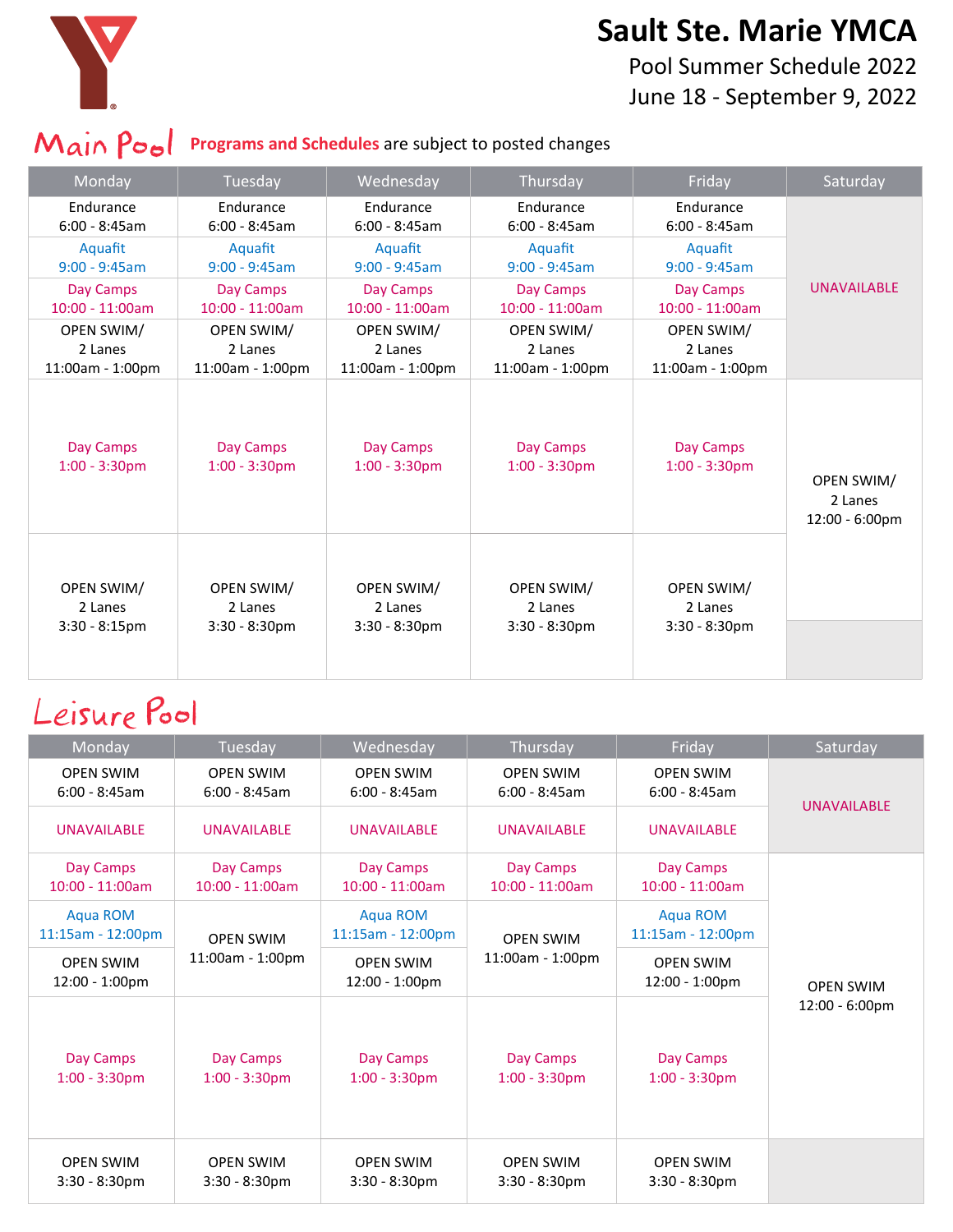All fitness classes require a minimum of three (3) participants. **Programs and Schedules** are subject to posted changes. Aquatic Class taking place in the pool area

# Fitness Classes

### **Sault Ste. Marie YMCA**

Fitness Class & Gymnasium Summer Schedule 2022 June 19 - September 9, 2022

| <b>Monday</b>                       | Wednesday<br><b>Tuesday</b>                                                                                                                  |                                   | <b>Thursday</b><br><b>Friday</b>             |                                                                                                                                                                                                                                             |  |
|-------------------------------------|----------------------------------------------------------------------------------------------------------------------------------------------|-----------------------------------|----------------------------------------------|---------------------------------------------------------------------------------------------------------------------------------------------------------------------------------------------------------------------------------------------|--|
| <b>Aqua Fit</b><br>9:00-9:45am      | <b>Aqua Fit</b><br>9:00-9:45am                                                                                                               | Aquafit<br>9:00-9:45am            | <b>Aqua Fit</b><br>9:00-9:45am               | <b>Aqua Fit</b><br>9:00-9:45am                                                                                                                                                                                                              |  |
| Cardio Fit<br>9:15-10:00am          | Yoga<br>9:15-10:00am                                                                                                                         | Cardio Fit<br>9:15-10:00am        | Muscle Fit<br>9:15-10:15am                   | Zumba<br>9:15-10:00am                                                                                                                                                                                                                       |  |
| Joints In Motion<br>10:30-11:00am   |                                                                                                                                              | Joints In Motion<br>10:30-11:00am |                                              | Joints In Motion<br>10:30-11:00am                                                                                                                                                                                                           |  |
| Aqua R.O.M<br>11:15am-12:00pm       |                                                                                                                                              | Aqua R.O.M<br>11:15am-12:00pm     |                                              | Aqua R.O.M<br>11:15am-12:00pm                                                                                                                                                                                                               |  |
| <b>HIIT</b><br>12:10-12:50pm        | Cycle Fit<br>12:10-12:50pm                                                                                                                   | Yoga<br>12:10-12:50pm             | Cycle Fit<br>12:10 - 12:50pm                 |                                                                                                                                                                                                                                             |  |
|                                     |                                                                                                                                              | Zumba Gold<br>1:00-1:45pm         |                                              |                                                                                                                                                                                                                                             |  |
| Cardio Kick and Core<br>5:15-6:00pm | Tabata Tuesday<br>5:15-5:45pm                                                                                                                | Cycle Fit<br>5:30-6:15pm          | <b>Everything Kettlebells</b><br>5:15-5:45pm |                                                                                                                                                                                                                                             |  |
| Zumba<br>6:15-7:00pm                |                                                                                                                                              |                                   |                                              |                                                                                                                                                                                                                                             |  |
|                                     | <b>DESCRIPTION</b>                                                                                                                           |                                   |                                              |                                                                                                                                                                                                                                             |  |
| <b>PROGRAM</b>                      |                                                                                                                                              |                                   |                                              |                                                                                                                                                                                                                                             |  |
| <b>Aqua Fit</b>                     | Aquafit will increase your cardiovascular Fitness, muscular Fitness and flexibility while you benefit from reduced<br>stress on your joints. |                                   |                                              |                                                                                                                                                                                                                                             |  |
| Aqua R.O.M                          |                                                                                                                                              |                                   |                                              | Using light strengthening exercises and relaxation in the warm waters of the leisure pool, Aqua R.O.M encourages<br>use of full range of motion in easy movements. This class can help those with arthritis, joint issues and low mobility. |  |
| <b>Cardio Fit</b>                   | A cardio-based choreographed workout with both high and low impact alternatives.                                                             |                                   |                                              |                                                                                                                                                                                                                                             |  |
| <b>Cardio Kick and Core</b>         | to the next level while defining and shaping your body.                                                                                      |                                   |                                              | This high energy class 45 minute fusion class of boxing movements and core techniques will kick your cardio fitness                                                                                                                         |  |
| <b>Cycle Fit</b>                    | and Sales desk required. 20 bikes available. First come first serve.                                                                         |                                   |                                              | Climb hills and do sprints, surges and more in this group stationary biking class. A ticket from Membership Service                                                                                                                         |  |
| <b>HIIT</b>                         | intensity levels using various pieces of equipment.                                                                                          |                                   |                                              | High Intensity Interval Training giving you the best bang for your buck with training! This can be a low to moderate                                                                                                                        |  |
| <b>Muscle Fit</b>                   | Resistance training exercises using hand weights, body bars, stability balls and more. Perfect for all levels of<br>fitness.                 |                                   |                                              |                                                                                                                                                                                                                                             |  |
| <b>Joints in Motion</b>             | gentle movement.                                                                                                                             |                                   |                                              | Enjoy mild strengthening and stretching exercises. This program can be for older adults and anyone needing slow                                                                                                                             |  |
| <b>Tabata Tuesday</b>               | seconds, throughout 8 cycles.                                                                                                                |                                   |                                              | A different form of high intensity interval training. Tabata has you working for 20 seconds and then resting for 10                                                                                                                         |  |
| Yoga                                | Increase flexibility, release tension and make the body/mind/spirit connection.                                                              |                                   |                                              |                                                                                                                                                                                                                                             |  |